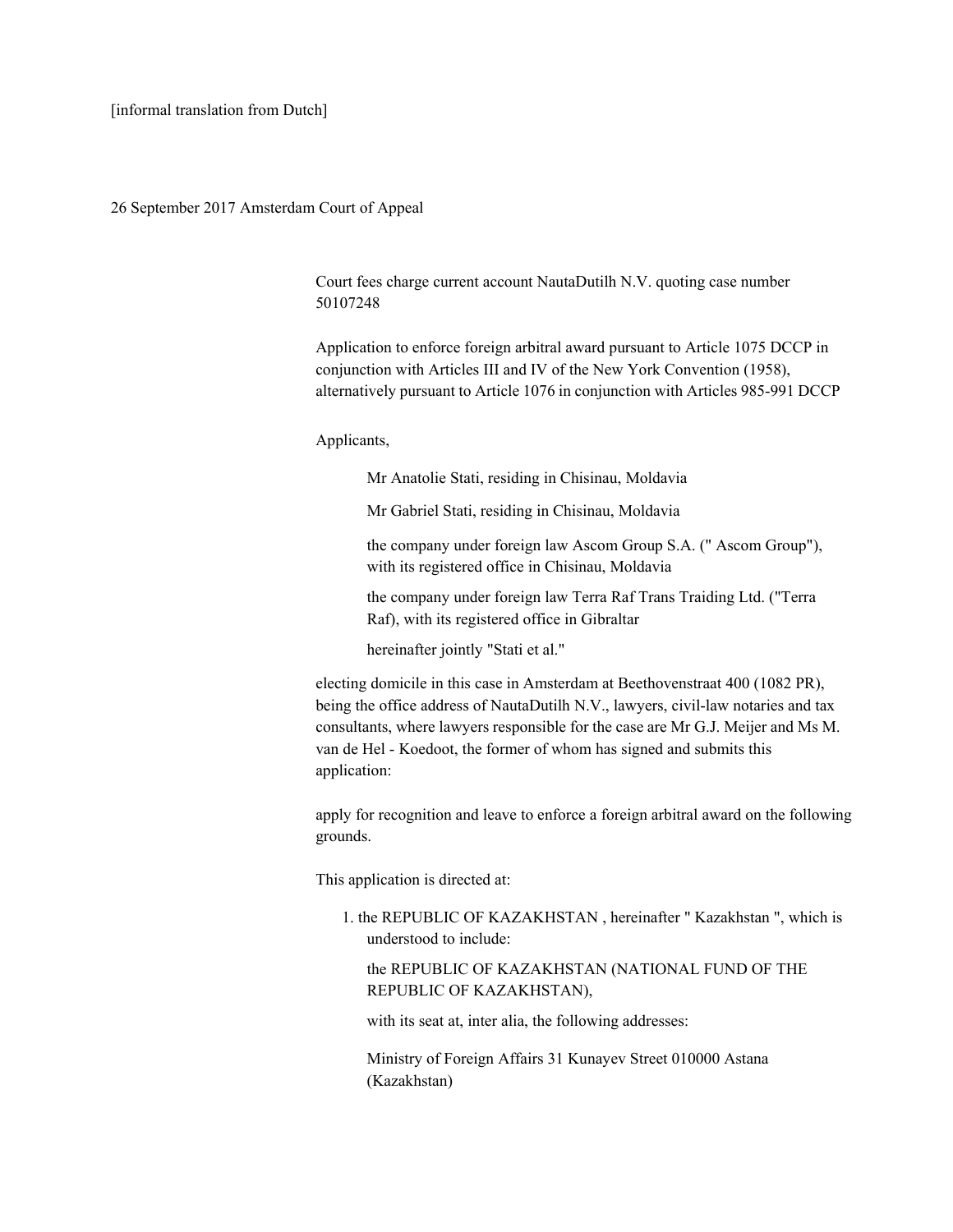Ministry of Finance 11 Pobeda Ave 010000 Astana (Kazachstan)

Ministry of Justice, House of Ministries 8 Mangilik El Street 010000 Astana (Kazakhstan)

2. the company under foreign law SAMRUK-KAZYNA JSC, with its registered office in BC "Emerald Towers", Block B, 8 Kunayev Street, Astana, Kazakhstan.<sup>1</sup>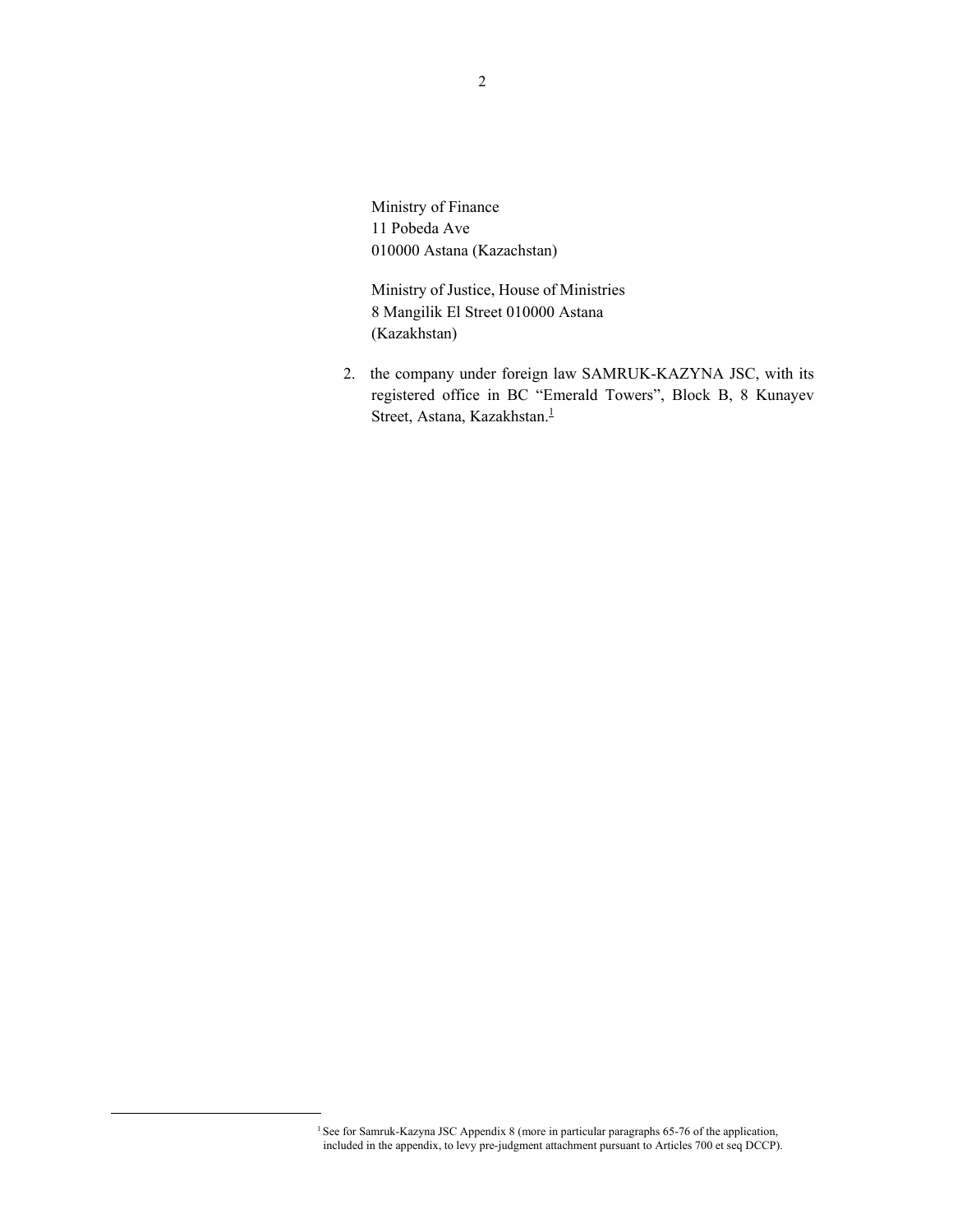# Introduction

- 1. Kazakhstan has natural mineral fuel reserves in the form of oil and gas and has in the past expressed a wish to attract investors for the exploitation of these minerals. For that reason, Kazakhstan ratified the Energy Charter Treaty (" Energy Charter").
- 2. Between 1999 and 2003, Anatolie Stati and his son Gabriel Stati through the Ascom Group and Terra Raf companies – acquired shares in two Kazakhstan companies: Kazpolmunay LLP ("KPM ") and Tolkynneftegaz LLP ("TNG"). KPM owned the exploitation rights for the Borankoil oilfield. TNG had similar exploitation rights for the Tolkyn oilfield and the Tabyl Block.
- 3. After Stati et al. had invested substantial sums in making the oilfield profitable, Kazakhstan started a campaign of slander and intimidation against Stati et al. so that it could acquire Stati et al.'s investments at rock bottom prices. When the plan misfired, Kazakhstan simply appropriated the Stati et al. investments.
- 4. These actions by Kazakhstan prompted Stati et al. to start arbitration proceedings. The basis for the claim was violation of obligations upon Kazakhstan under the Energy Charter. In the arbitration proceedings, Stati et al. claimed compensation in the amount of USD 2.5 billion.
- 5. On the basis of Article 26 (3)(a) of the Energy Charter, Kazakhstan, as a Contracting Party, gave its unconditional consent to the submission of a dispute with an Investor to international arbitration.<sup>2</sup> In accordance with Article 26 (4)(c) of the Energy Charter, Stati et al. (as Investor) gave their written consent to the submission of the dispute to arbitration by lodging a Request for Arbitration on 26 July 2010 with the Arbitration Institute of the Stockholm Chamber of Commerce (the "SCC").<sup>3</sup> The consent given by Kazakhstan pursuant to Article 26 (3) of the energy Charter, together with the written consent given by Stati et al. on the basis of Article 26 (4) of the Energy Charter constitute the arbitration agreement between the parties.
- 6. On 19 December 2013, the tribunal gave an arbitral award (the "Arbitral Award "), as supplemented on 17 January 2014 (the "Supplementary Arbitral Award").

<sup>&</sup>lt;sup>2</sup> The Energy Charter came into force for Kazakhstan on 16 April 1998. The exceptions of Article 26 (3)(b) and (c) do not apply in this case.

<sup>&</sup>lt;sup>3</sup> In paragraph 94 of the Request for Arbitration (Appendix 7).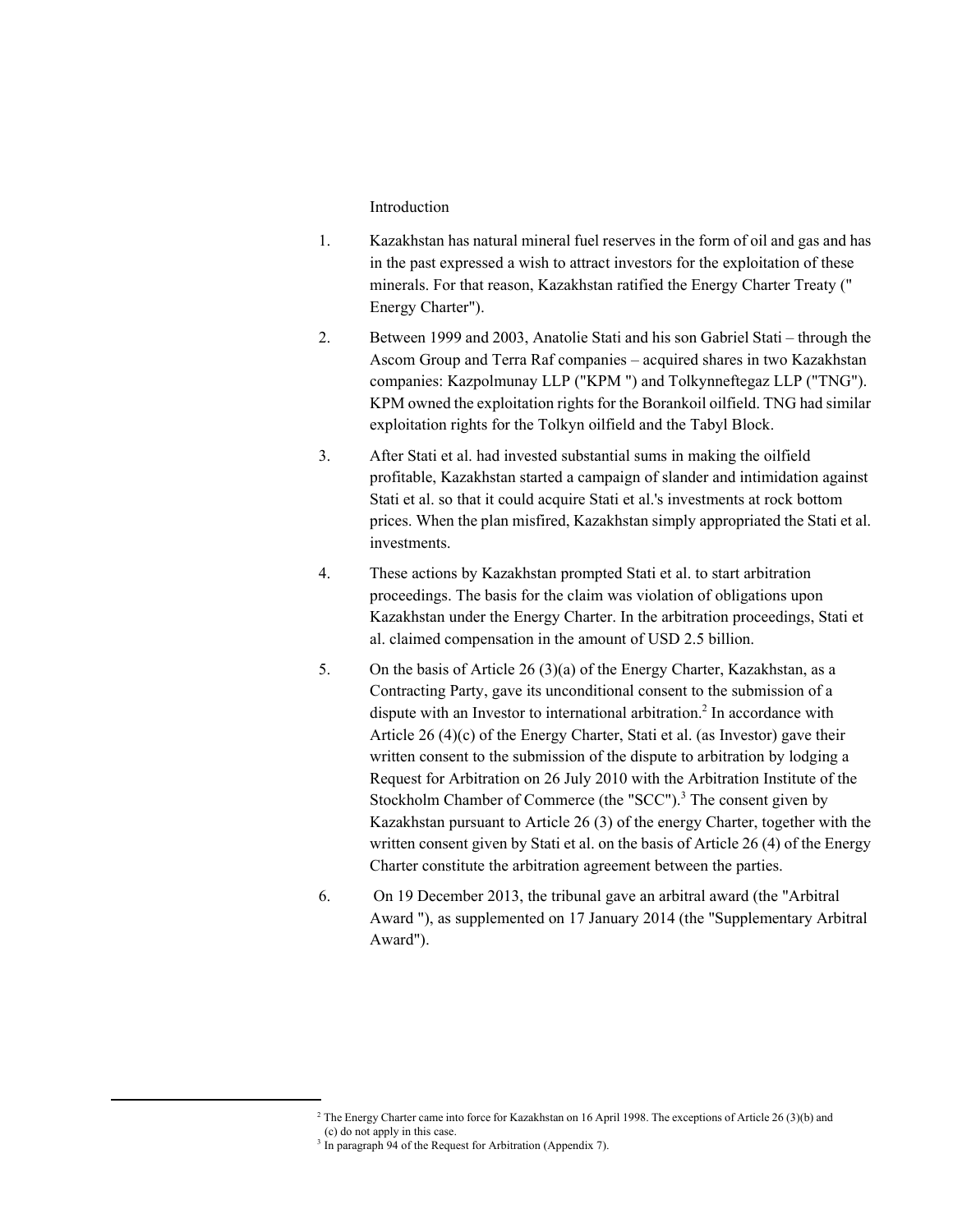In the Arbitral Award, the tribunal dismissed certain jurisdiction defences raised by Kazakhstan and held that Kazakhstan had violated its obligation, as laid down in Article 10 (1) of the Energy Charter Treaty, to treat investors "fairly and equitably":<sup>4</sup>

> *"Taking into account the above considerations, the Tribunal concludes that* [Kazachstan] *'s measures, seen cumulatively in context to each other and compared with the treatment of* [Stati c.s.'] *investments before the Order of the President of the Republic on 14/16 October 2008, constituted a string of measures of coordinated harassment by various institutions of* [Kazachstan]. *These measures must be considered as a breach of the obligation to treat investors fairly and equitably, as required by Art. Wíl) ECT."* [Underlining added]

7. The tribunal also ruled that Kazakhstan's conduct had caused damage to Stati et al. and that Kazakhstan was liable for this damage. In the Arbitral Award, the tribunal ordered Kazakhstan to pay the following amounts:<sup>5</sup>

> *"1. The Respondent has violated its obligations under the Energy Charter Treaty with respect to Claimants' investments.*

*2. Subtracting the subtotal of debts (USD 10,444,899.00) from the subtotal of compensation due (USD 508,130,000.00), the Tribunal decides that Respondent shall pay to claimant a net amount of USD 497.685.101.* 

*3. This net amount is to be paid from Respondent to Claimants with interest, defined as the rate of 6 months US Treasuty Bills from 30 April 2009 to the date of payment, compounded semi-annually.* 

*4. Regarding the costs of arbitration, the Tribunal decides:* 

*4.1 Of the costs of arbitration as determined by the Arbitration Institute of the Stockholm Chamber of Commerce (SCC), Respondent shall bear 3/4 and Claimants 1/4. These arbitration costs will be drawn from the advances paid by the Parties to the SCC.* 

*4.2 Further, Respondent shall pay to Claimants 50% of Claimants costs of legal representation, i.e. an amount of USD*

4 Arbitral Award, paragraph 1095. Arbitral Award, page 414.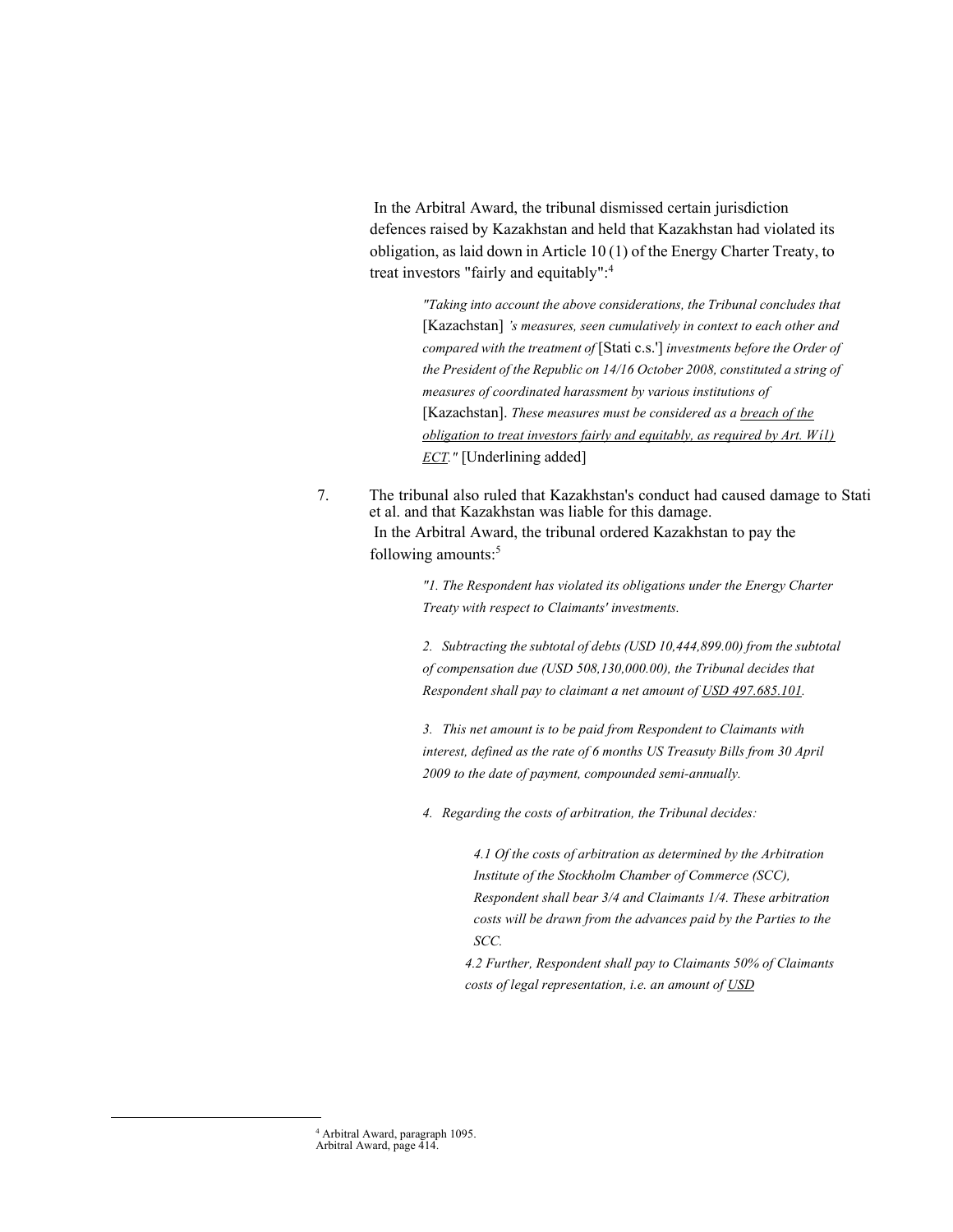#### *8,975,496.40.*

## *5. All other claims are dismissed."* [Emphasis added]

- 8. In the Supplementary Arbitral Award, the tribunal then, in conformity with the Swedish Arbitration Act, specified the costs of arbitration, which it fixed at EUR 1,069,470.98. On the basis of part 4.1 of the operative part of the Arbitral Award shown above, Kazakhstan was ordered to pay three quarters of that amount to Stati et al., i.e. EUR 802,103.24.
- 9. The Arbitral Award and the Supplementary Arbitral Award are not open to appeal.
- 10. Following the Arbitral Award, Kazakhstan instituted proceedings to have the Arbitral Award and the Supplementary Arbitral Award set aside before the competent court in Stockholm, Sweden (the "Svea Court of Appeal"), in which proceedings Kazakhstan claimed that the Arbitral Award and the Supplementary Arbitral Award should be set aside in full or in part.
- 11. Stati et al. disputed the Kazakhstan claims extensively in the proceedings before the Svea Court of Appeal. In a judgment on 9 December 2016 (the " Swedish Court Judgment"), the Svea Court of Appeal dismissed the claim to set aside the Arbitral Award and the Supplementary Arbitral Award in full. The judge also ruled that Kazakhstan must compensate Stati et al. for legal costs and ruled that Kazakhstan must pay the following amounts:<sup>6</sup>
	- i) SEK 4,614,358 and USD 377.400.65 to Ascom Group;
	- ii) SEK 4,114,357 and USD 377,400.65 to A. Stati;
	- iii) SEK 4,114,357 and USD 377,400.65 to G. Stati;
	- iv) SEK 4,114,357 and USD 377,400.65 to Terra Raf;
	- v) interest on the above amounts at the rate of interest according to Article 6 of the Swedish Interest Act 1975:635 with effect from 9 December 2016 until the date of payment in full.
- 12. Finally, and in accordance with Article 43 (2) of the Swedish Arbitration Act, the Svea Court of Appeal ruled that the Swedish Court Judgment was not open to appeal.

6 See page 2 of the Swedish Court Judgment.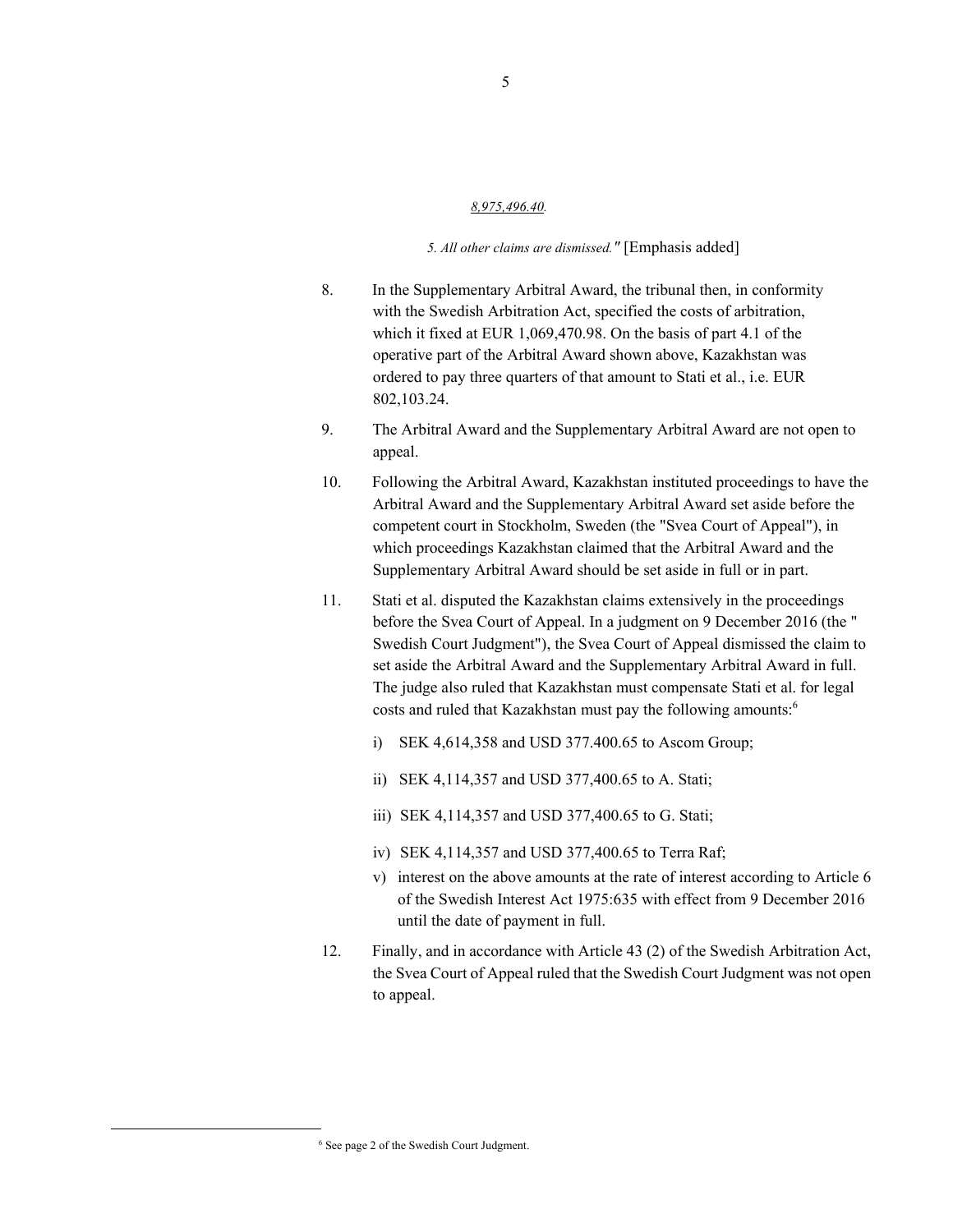<sup>7</sup> Stati et al. hereby submit in evidence the Swedish Court Judgment together with an English translation as Appendix 1 and Appendix 2.

Appendix 1 the Swedish Court Judgment Appendix 2 English translation of the Swedish Court Judgment.

- 13. However, notwithstanding this judgment from the Svea Court of Appeal, Kazakhstan pursued an extraordinary legal remedy before the Swedish Supreme Court seeking to set aside the Swedish Court Judgment on the basis of a 'grave procedural error' allegedly made by the Svea Court of Appeal. A ruling is not expected in those proceedings within the foreseeable future.
- 14. Naturally, the pursuance of an extraordinary legal remedy is just yet another attempt by Kazakhstan to frustrate the rights of Stati et al. However, the pursuit of the aforesaid extraordinary legal remedy may not under Swedish and Dutch law lead to the deferral or refusal of the application for recognition and enforcement of an arbitral award. Nor does it affect or suspend the effect and/or validity of the Arbitral Award and the Supplementary Arbitral Award. Stati et al. also referred in this respect to the recent decision of the Court of The Hague, ground 4.1, in the matter of Carpatsky Petroleum Corporation v PJSC Ukrnafta ( Exhibit 3), which involved precisely the same type of extraordinary legal remedy:

*"The cassation appeal instituted by Ukrnafta does not change the foregoing. The decision of the Swedish Supreme Court does not relate to the question of whether the judgment of the Court of Appeal of 26 March 2015, in which the Ukrnafta claim seeking to have the arbitral award set aside was dismissed, can be upheld and therefore does not deny the effect of the arbitral award. By contrast to what Ukrnafta has argued, the question of whether the cassation appeal has any prospect of success is therefore not relevant for the moment in this case."* 

- 15. Proceedings seeking the recognition and enforcement of the Arbitral Award and the Supplementary Arbitral Award are currently pending before the High Court of Justice in London, Great Britain and the (federal) US District Court for the District of Columbia, United States. Kazakhstan is opposing recognition and enforcement in both proceedings.
- 16. Proceedings are also pending before the US District Court for the Southern District of New York, for the recognition of the Swedish Court Judgment as what is known as a 'foreign money judgment'.

<sup>&</sup>lt;sup>7</sup> Swedish Court Judgment, page 66.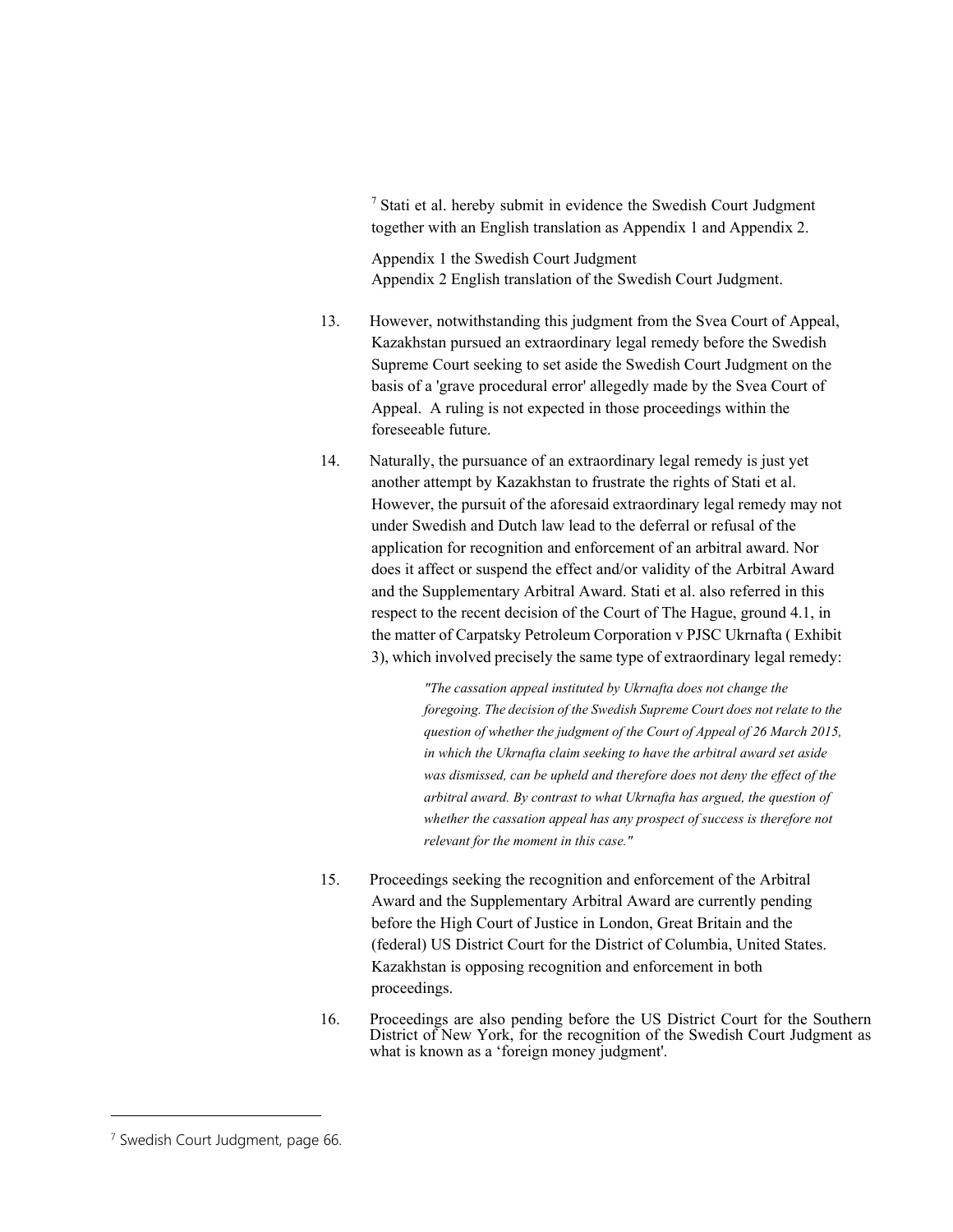17. As at the date of this application, Kazakhstan has failed to perform its obligations under the Arbitral Award, the Supplementary Arbitral Award and the Swedish Court Judgment. Furthermore, in light of Kazakhstan's attitude during the arbitration and the subsequent period, Stati et al. have sufficient reason to assume that Kazakhstan will not comply with its obligations voluntarily.

Application for recognition and leave to enforce the Arbitral Award and the Supplementary Arbitral Award.

- 18. The place of arbitration was Stockholm, Sweden, and therefore the Arbitral Award and the Supplementary Arbitral Award are foreign arbitral awards. Title 2 of Book 4 DCCP therefore applies to the recognition and enforcement of the Arbitral Award and the Supplementary Arbitral Award.
- 19. Given that Sweden is party to the New York Convention (1958) application for leave to enforce can be made under the aforesaid Convention (Article III), in conjunction with Article 1075 DCCP, which is Stati et al.'s principal request. Alternatively, Stati et al. seek leave to enforce the Arbitral Award and the Supplementary Arbitral Award pursuant to Article 1076 DCCP, in conjunction with Articles 985-991 DCCP.
- 20. In mind of the provisions of Article IV of the New York Convention (1958), Stati et al. hereby submit the following documents in evidence:

 Appendix 4 An authenticated copy of the Arbitral Award Appendix 5An authenticated copy of the Supplementary Arbitral Award

 Appendix 6 The English text of the Energy Charter, together with the Dutch translation of the Energy Charter Appendix 7 The Stati et al. Request for Arbitration<sup>8</sup>

Jurisdiction of the Amsterdam Court of Appeal

 $\overline{a}$ 

21. Stati et al. wish to recover the Arbitral Award and the Supplementary Arbitral Award from the assets of Kazakhstan in the Netherlands. The majority of Kazakhstan's assets are in Amsterdam.

<sup>&</sup>lt;sup>8</sup> The consent given by Kazakhstan pursuant to Article 26 (3) of the Energy Charter, together with the written consent given by Stati et al. by submission of the Request for Arbitration on the basis of Article 26 (4) of the Energy Charter constitute the arbitration agreement between the parties (see paragraph 5 above).